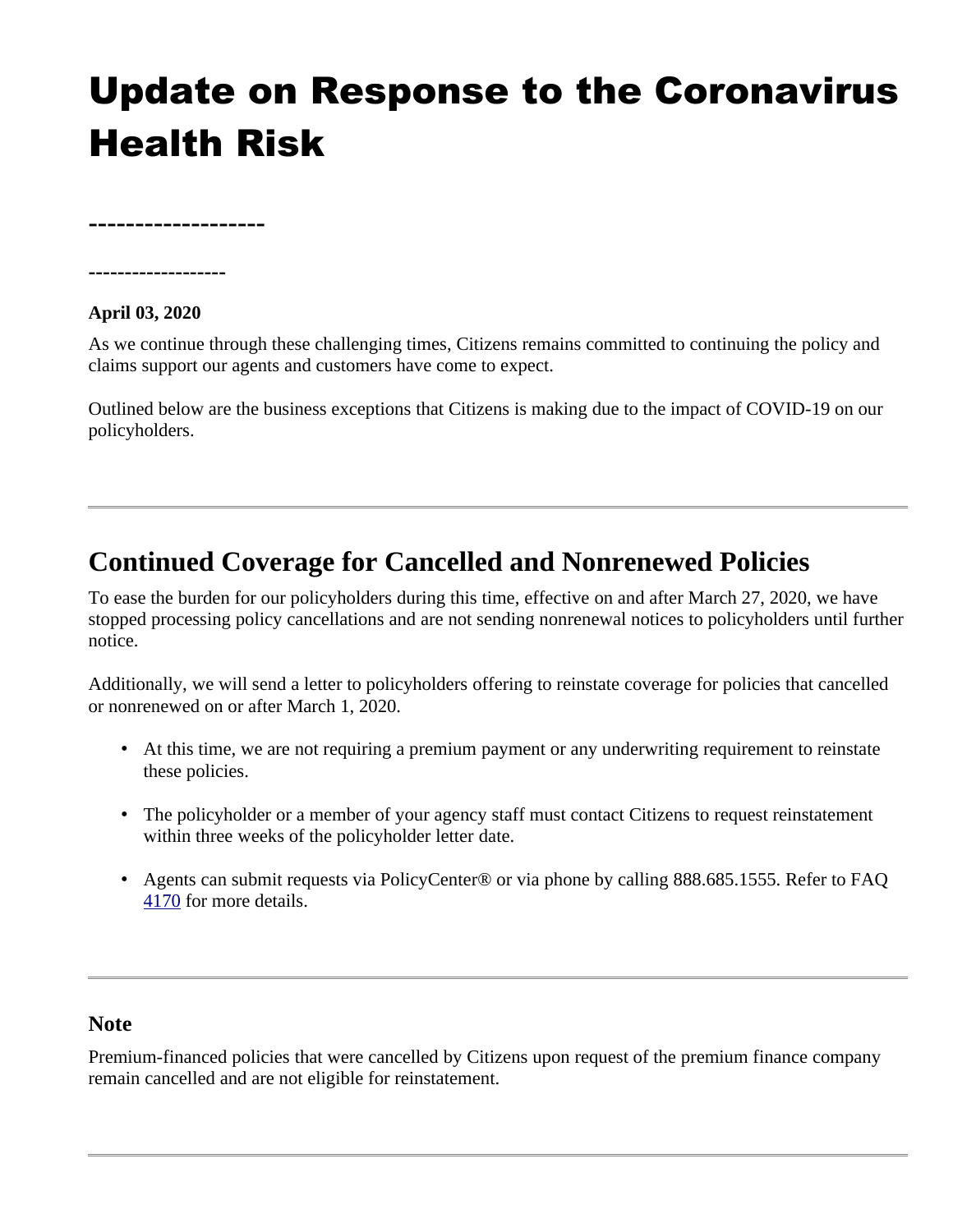## **Payment Extensions for Direct-Billed Policies**

Policyholders with direct-billed policies can submit a payment after their due date until further notice for:

- New-business applications or renewals
- A payment plan installment or additional premium invoices

# **Existing Policies**

We are extending due dates for required underwriting documents and photos, including proof of repair for a prior reported loss, and other documents requested by our Underwriters. For more details, refer to the *Resources* section.

## **New-Business Submissions**

Agents have additional time to submit certain required documents, and/or submit alternative documents and signatures for new-business applications. However, we encourage agents to submit inspections now if they are available because they are required documents.

- Agents can submit a new [Personal Lines: COVID-19: Alternate Documents/Request Document](https://training.citizensfla.com/lms/Documents/COVID-19_ReqDocAlt_DefReq.pdf)  [Deferral](https://training.citizensfla.com/lms/Documents/COVID-19_ReqDocAlt_DefReq.pdf) form to request exceptions for required documents.
- Contact the Customer Care Center at 888.685.1555 for Commercial Lines alternative document exceptions.

The health and safety of Citizens staff, our business partners and policyholders are of utmost importance to us. We will provide additional time for inspections to be submitted, including 4-point, roof and mitigation inspections.

For more details, refer to the *Resources* section.

# **Policyholder Notifications**

Citizens will send a letter to notify impacted policyholders of the following:

- Letter 1: Citizens is offering to continue coverage for policies that were cancelled or nonrenewed effective on or after March 1, 2020.
- Letter 2: Citizens is offering continued coverage until further notice for policies that would have cancelled on or after March 27, 2020.